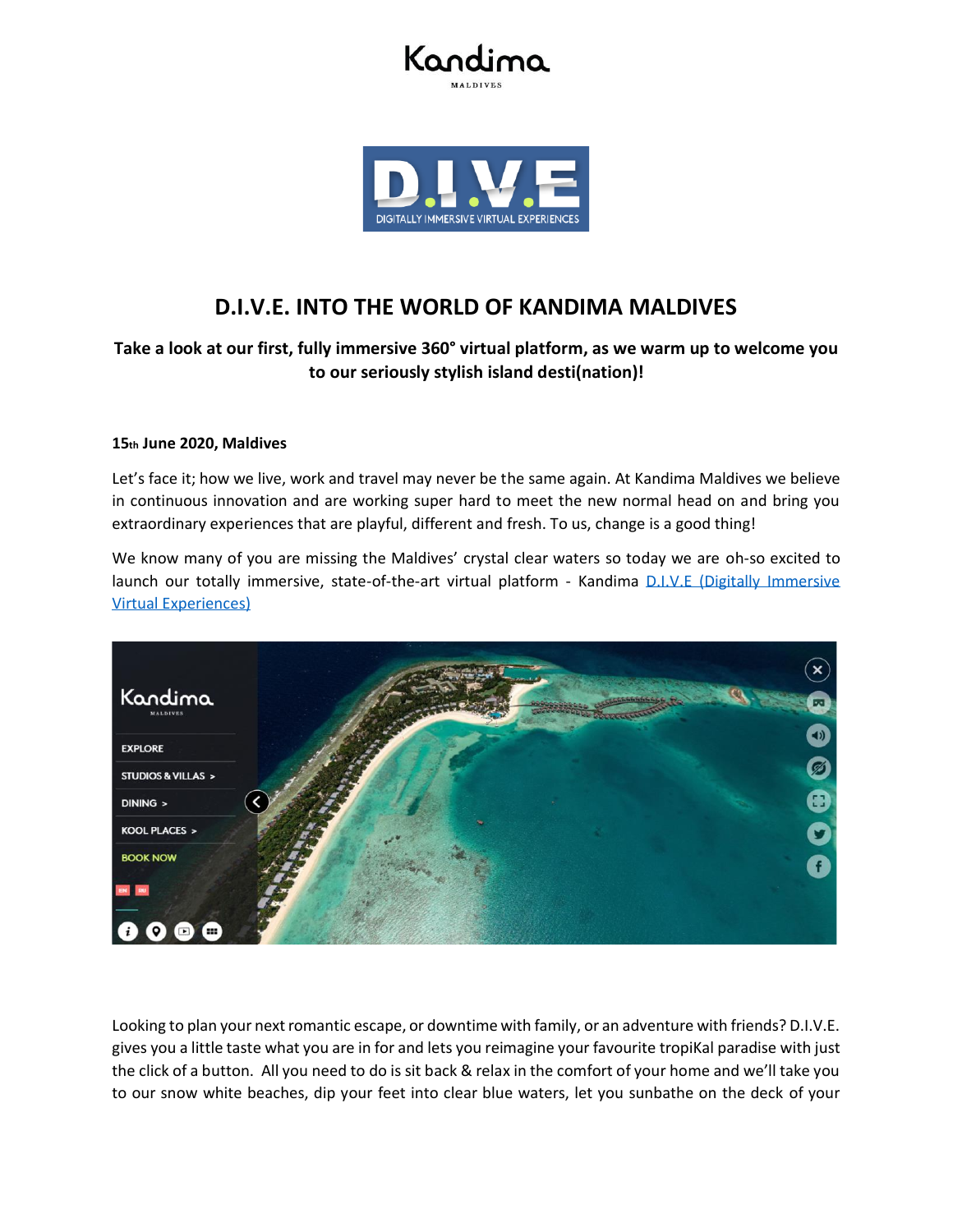

water villa or soak in the amazing vibes at all the Kool places around the resort. Explore our oh-so-exotic 3 km long island as we tell you our story. Seeing is believing!

So, want to join us on a D.I.V.E.? Simply visit [Kandima.com/dive](http://www.kandima.com/dive) and take an exciting digital plunge into the amazing world of everything at Kandima Maldives. We now no longer need traditional brochures or pamphlets – D.I.V.E is a multi-sensory journey through an interactive  $360^\circ$  virtual world that takes customer engagement to a whole new level. D.I.V.E. is available for viewing on any device including VR headsets, desktops, smartphones or tablets, with a multi-dimensional sound experience as you swim through #YourKindOfPlace!



Too much already? Wait, there is more! D.I.V.E helps our trade partners to be better equipped through immersive training where we can educate their staff by providing them an in-depth and interactive experience or the resort, helping them visualize the property better for effective sales. We can take site inspections to a new level with guided group tours where you can explore our rooms and restaurants in 360° views, ask questions in real-time and get feedback on the spot while still in a virtual tour. Kandima



Maldives makes sure that no presentation is boring and adds some magiK in all its experiences. #KInnovation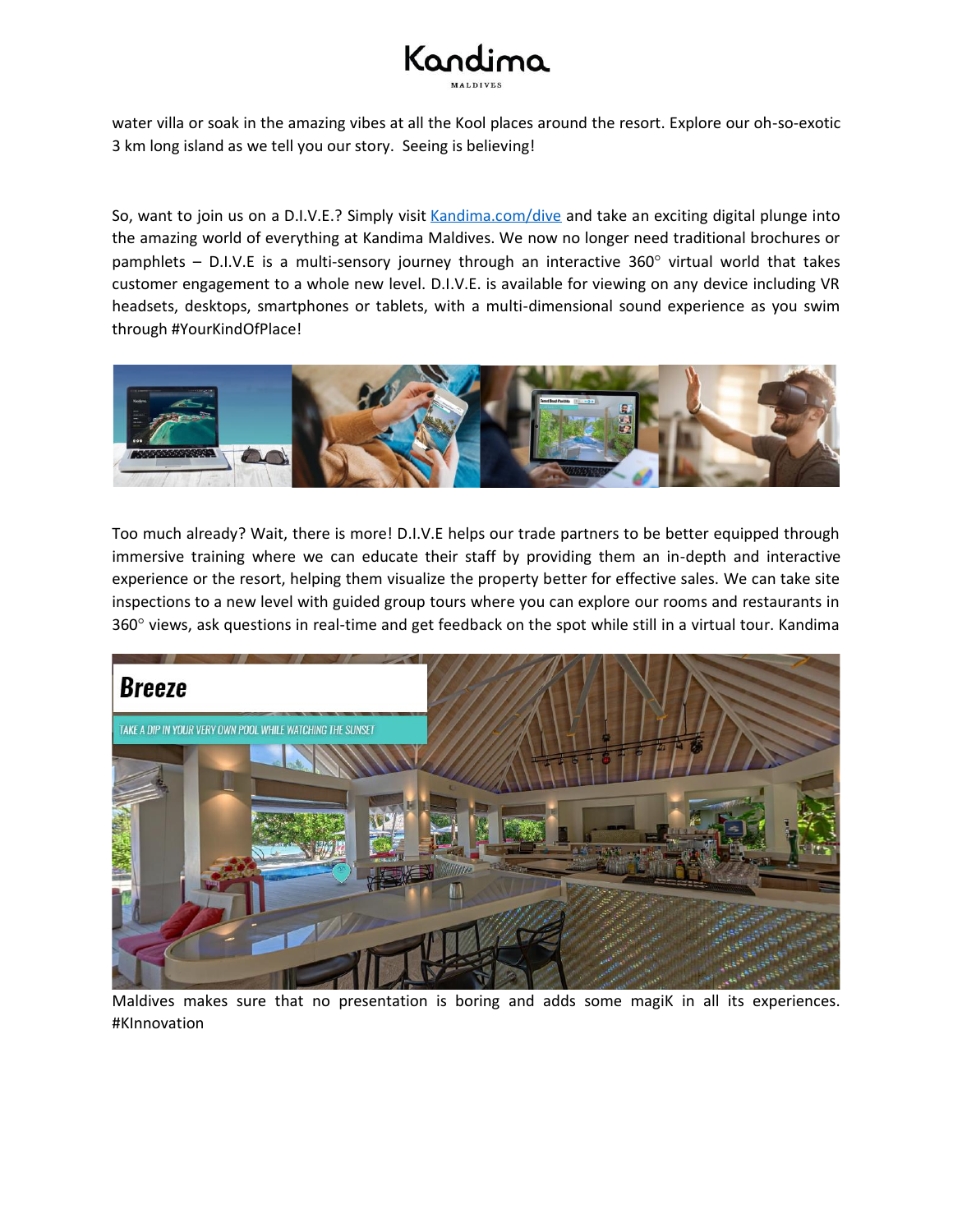

Mr. Brett Castleman, General Manager for the resort said "Kandima Maldives has been the first mover in terms of new and innovative lifestyle experiences in the destination, D.I.V.E. is yet another remarkable virtual platform that will help our trade partners to be future ready. Our partners can experience and conduct the virtual tours remotely throughout the property. They not only navigate through the resort showcasing an immersive 360°view, but also have a fully interactive session with an ability to see the host and converse with everyone joined on the virtual tour. We want to equip our partners to be able to offer a 'never seen before' 360° immersive experience of the outstanding amenities to their clients. As we prepare to welcome back our guests to the New Maldives, at Kandima - 'what you see is what you get', with real visuals and walk-throughs from different experiences or decks across the resort."



Want more? Watch out for our Kool and exciting additions to make you want to D.I.V.E deeper! Stay tuned for the lots more game changing experiences from your K' Krew – we can't wait to have you back with us! #AnythingButOrdinary

**Enter the world of Kandima where the virtual will just become a term added to reality!**  <http://kandima.com/index.php/en/kool-things/dive>

# **About Kandima Maldives**

This new game-changing resort is an affordable lifestyle destination. Kandima Maldives is smart, playful, rooted and responsible. This 3-kilometer resort is a place with an authentic Maldivian soul. It is all about genuine hospitality with a human touch and innovative solutions that make use of the latest technology. Kandima Maldives is under the new hospitality group Pulse Hotels & Resorts, and caters for guests of all ages: families, couples, groups of friends and honeymooners. Whether you seek relaxation, both aquatic